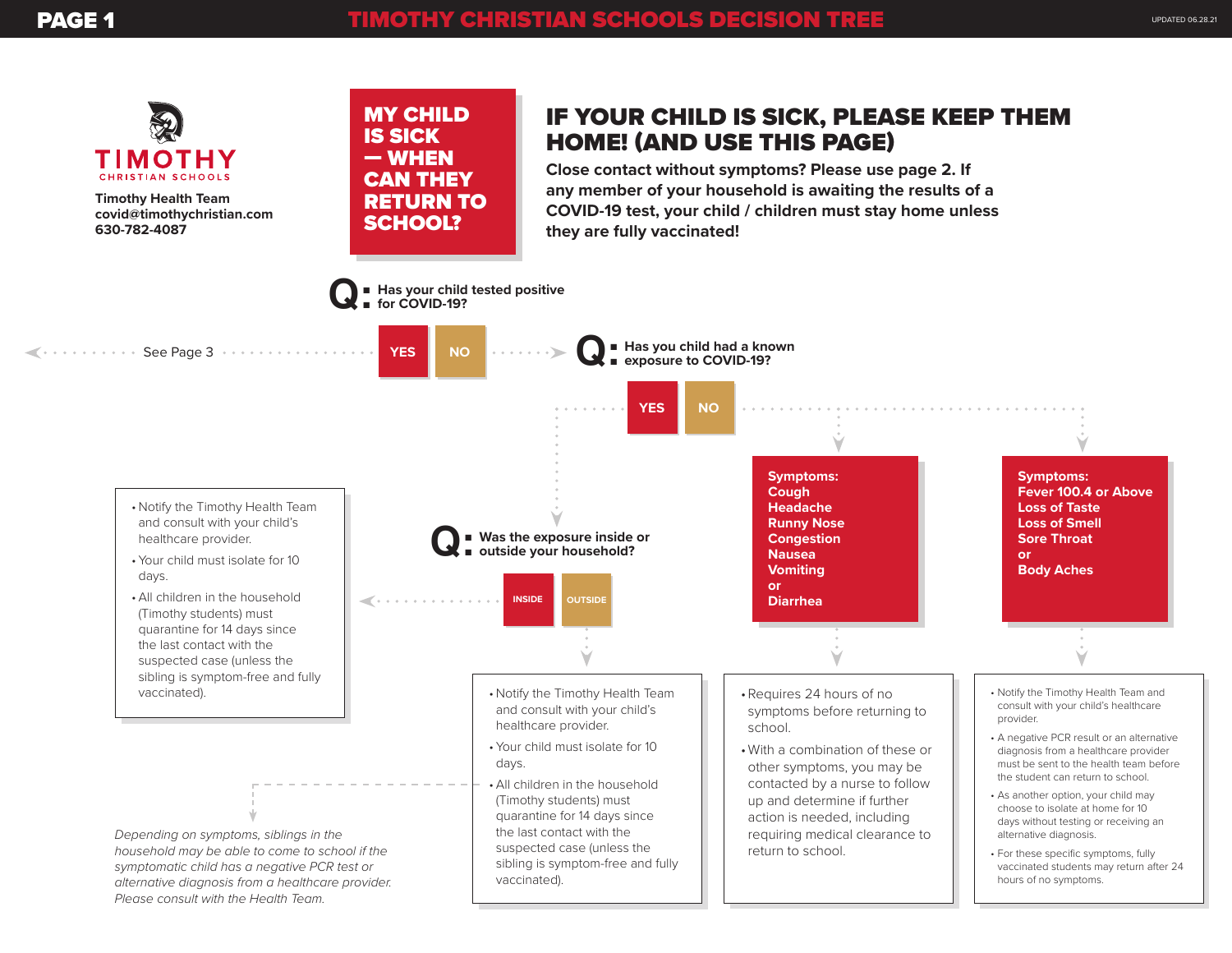

MY CHILD FEELS FINE, HAS NO

SYMPTOMS, BUT WAS EXPOSED.

**Timothy Health Team covid@timothychristian.com 630-782-4087**

## CLOSE CONTACT BUT SYMPTOM FREE? (USE THIS PAGE!)

**If any member of your household is awaiting the results of a COVID-19 test, your child / children must stay home unless they are fully vaccinated!**

For all individuals where exposure occurred outside of the classroom setting, CDC defines a close contact as an individual not fully vaccinated against COVID-19 who was within 6 feet of an infected person for a cumulative total of 15 minutes or more over a 24-hour period.



- •All children in the household (Timothy students) must quarantine for 14 days since the last contact with the positive case.
- •Notify the Timothy Health Team and consult with your child's healthcare provider.
- •Monitor for symptoms twice daily.

**FULLY VACCINATED** means it has been more than 2 weeks since the second dose of the Moderna or Pfizer vaccine or 2 weeks since the single dose of the Johnson & Johnson vaccine. Please discuss this with the health team **prior to sending your child to school.** 

If your child has had a positive Covid test or a positive antibody test (with an FDAauthorized test) in the past 90 days AND is without symptoms, he/she may come to school:

- If there is an exposure to Covid inside or outside of your home
- If someone in your home is waiting for test results

Please discuss this and provide test documentation to the health team **prior to sending your child to school.**